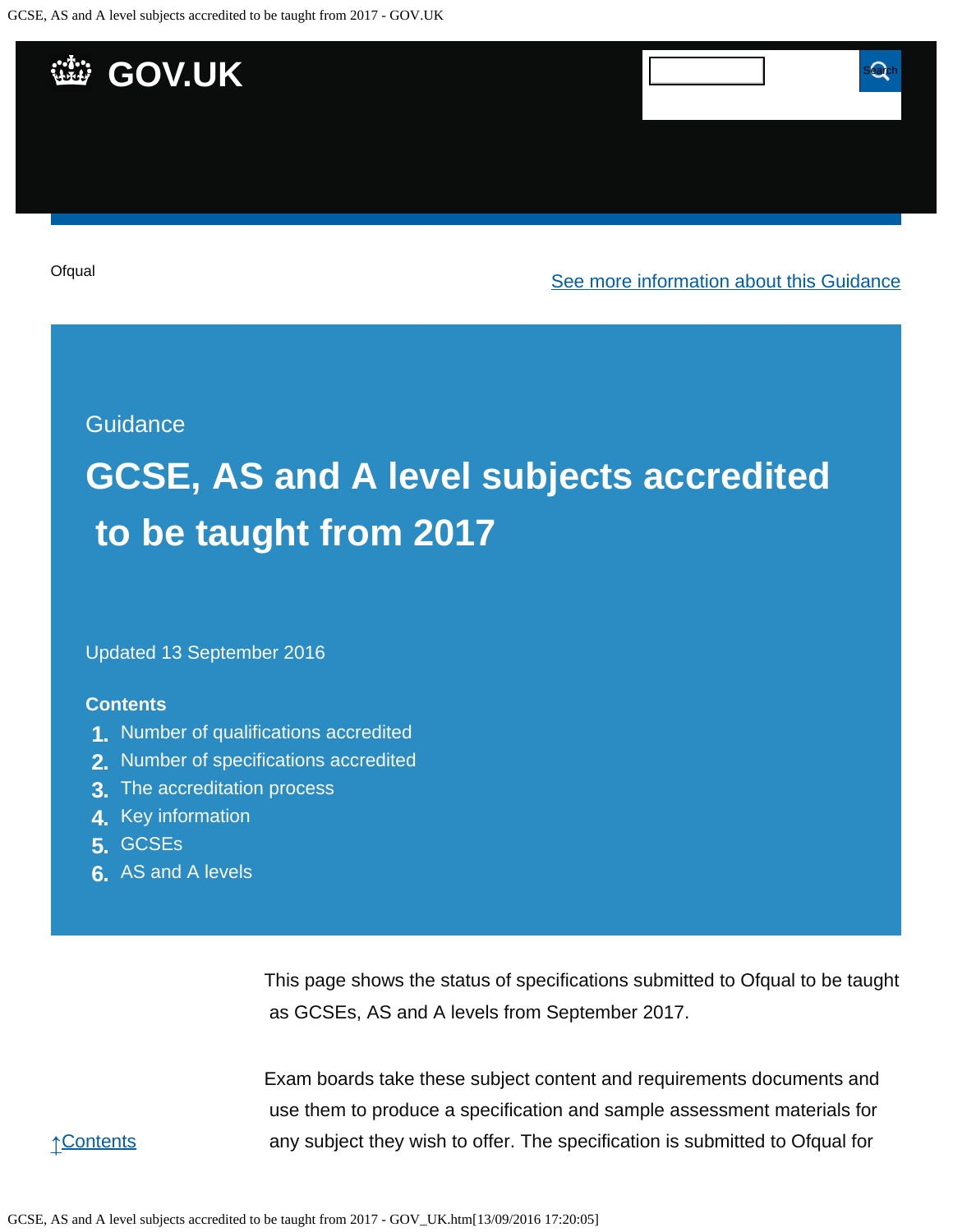**1.**

**2.**

 consideration. Ofqual convenes a panel of subject and assessment experts to scrutinise the specification and make a decision on whether it meets all the requirements for that subject. If it does, it will be accredited and teachers will be able to use it. If it does not, it will be sent back to the exam board and they will have to change their specification based on the feedback given by Ofqual. When they have made the amendments they will submit the new specification.

### **Number of qualifications accredited**

3 of 26 GCSE subjects have at least 1 specification accredited. 3 of 26 subjects have all specifications accredited.

1 of 21 AS and A level subjects has at least 1 specification accredited. 1 of 21 subjects has all specifications accredited.

### **Number of specifications accredited**

### **2.1 For teaching from 2017**

7 of 44 GCSE specifications have been accredited.

2 of 78 AS and A level specifications have been accredited.

### **2.2 For teaching from 2016**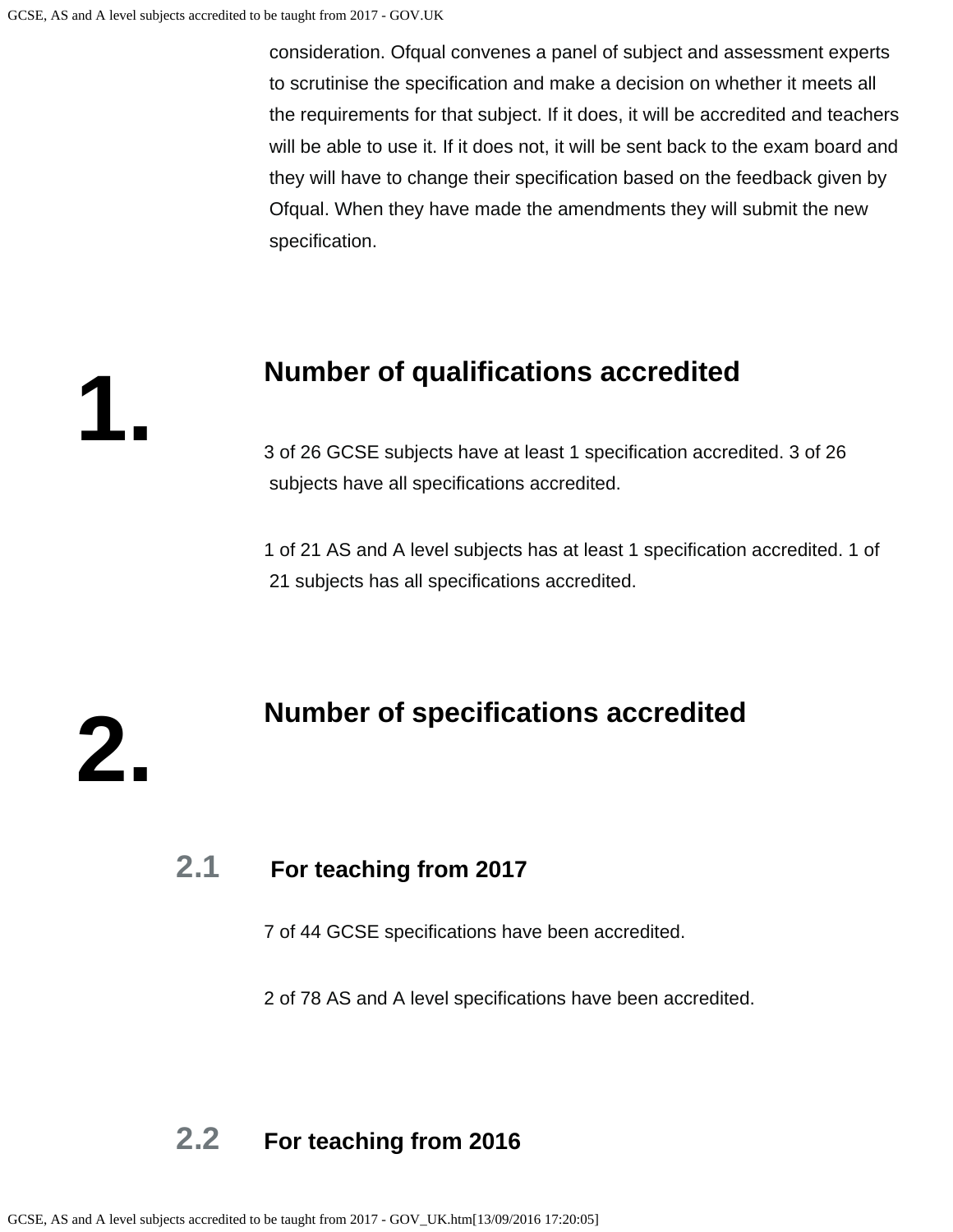In 2016 we [accredited 147 GCSE, AS and A level specifications](https://www.gov.uk/government/publications/accreditation-of-gcses-as-a-levels-for-teaching-from-2016).

# **2.3 For teaching from 2015**

In 2015 we [accredited 122 GCSE, AS and A level specifications](https://www.gov.uk/government/publications/new-gcses-as-and-a-levels-accredited-to-be-taught-from-2015).

**The accreditation process**

We have produced a [diagram of the accreditation process](https://www.gov.uk/government/publications/your-qualification-our-regulation-gcse-as-and-a-level-reforms#attachment_1634078).

**4.**

**3.**

# **Key information**

| Entry                    | <b>Meaning</b>                                                                                                                                |
|--------------------------|-----------------------------------------------------------------------------------------------------------------------------------------------|
|                          | Specification accredited                                                                                                                      |
|                          | Exam board is not submitting a specification for this subject                                                                                 |
| 'submission<br>due'      | The date the exam board is aiming to submit for accreditation                                                                                 |
| 'awaiting<br>submission' | We are awaiting a submission from the exam board but they have not indicated<br>when we will receive it or the date they indicated has passed |
| 'submission<br>received' | We have received a specification from the exam board and it is awaiting an<br>accreditation decision                                          |

## **GCSEs**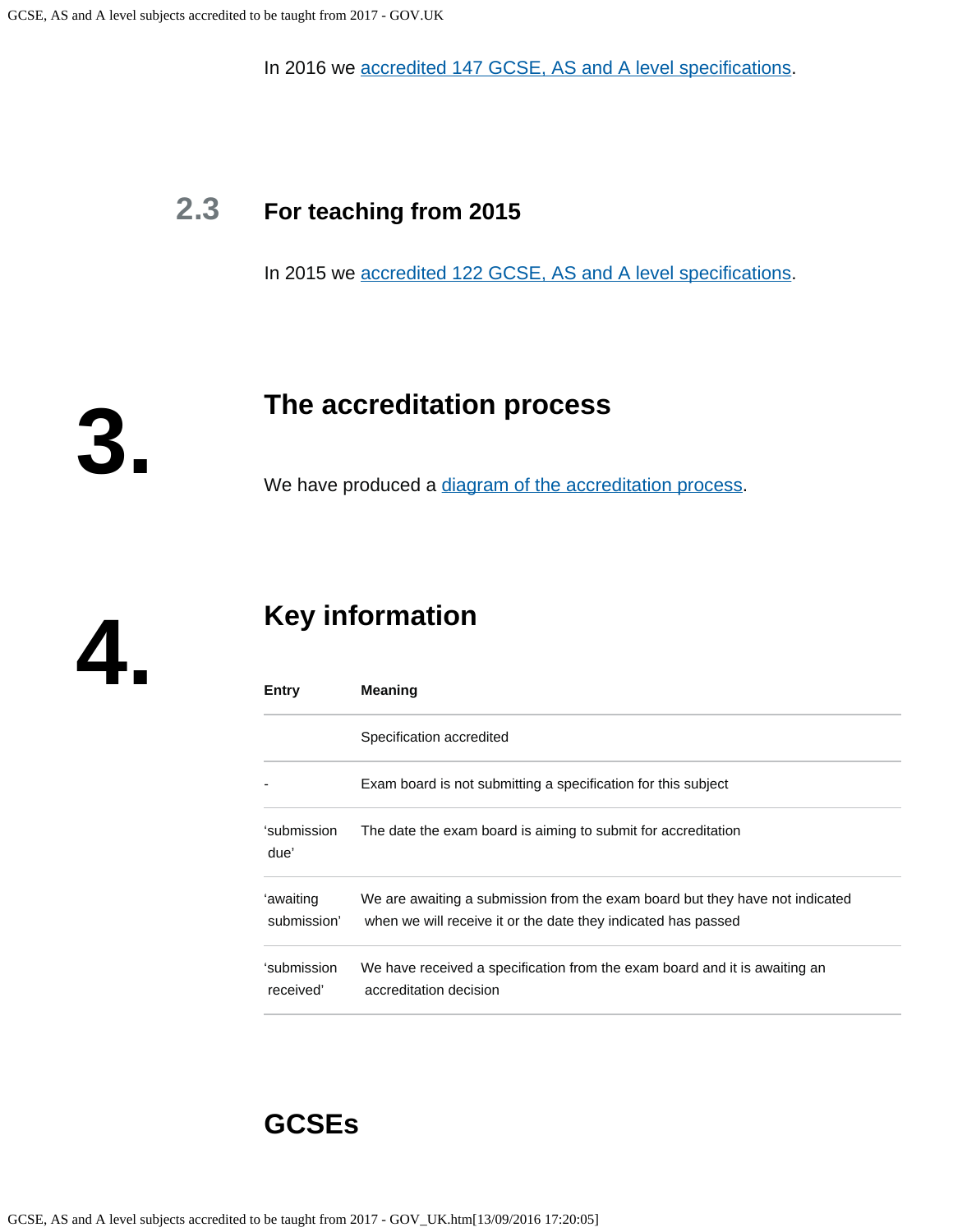

| <b>Subject</b>                           | AQA                                           | <b>OCR</b>                                     | <b>Pearson</b><br>(Edexcel)                    | <b>WJEC Eduqas</b>                              |
|------------------------------------------|-----------------------------------------------|------------------------------------------------|------------------------------------------------|-------------------------------------------------|
| <b>GCSE</b><br>design &<br>technology    | 2nd submission<br>due 28 October<br>2016      | 2nd submission<br>received 6<br>September 2016 | 2nd submission<br>received 7<br>September 2016 | 2nd submission<br>due 29<br>September 2016      |
| <b>GCSE</b><br>business                  |                                               |                                                |                                                |                                                 |
| <b>GCSE</b><br>engineering               | Awaiting 3rd<br>submission                    |                                                |                                                |                                                 |
| <b>GCSE</b><br>economics                 |                                               |                                                |                                                |                                                 |
| <b>GCSE</b><br>astronomy                 |                                               |                                                |                                                |                                                 |
| <b>GCSE</b><br>psychology                | 2nd submission<br>due 13<br>September<br>2016 | 2nd submission<br>received 26<br>August 2016   | 2nd submission<br>received 22<br>August 2016   |                                                 |
| <b>GCSE</b><br>geology                   |                                               |                                                |                                                | 3rd submission<br>received 13<br>September 2016 |
| <b>GCSE</b><br>electronics               |                                               |                                                |                                                | 2nd submission<br>due 30<br>September           |
| <b>GCSE</b><br>ancient<br>history        |                                               | 2nd submission<br>due 23<br>September 2016     |                                                |                                                 |
| <b>GCSE</b><br>sociology                 | 2nd submission<br>due 23<br>September         |                                                |                                                | 2nd submission<br>due 30<br>September 2016      |
| <b>GCSE</b><br>classical<br>civilisation |                                               | 2nd submission<br>due 24 October<br>2016       |                                                |                                                 |
| <b>GCSE film</b><br>studies              |                                               | Awaiting 2nd<br>submission                     |                                                | Awaiting 2nd<br>submission                      |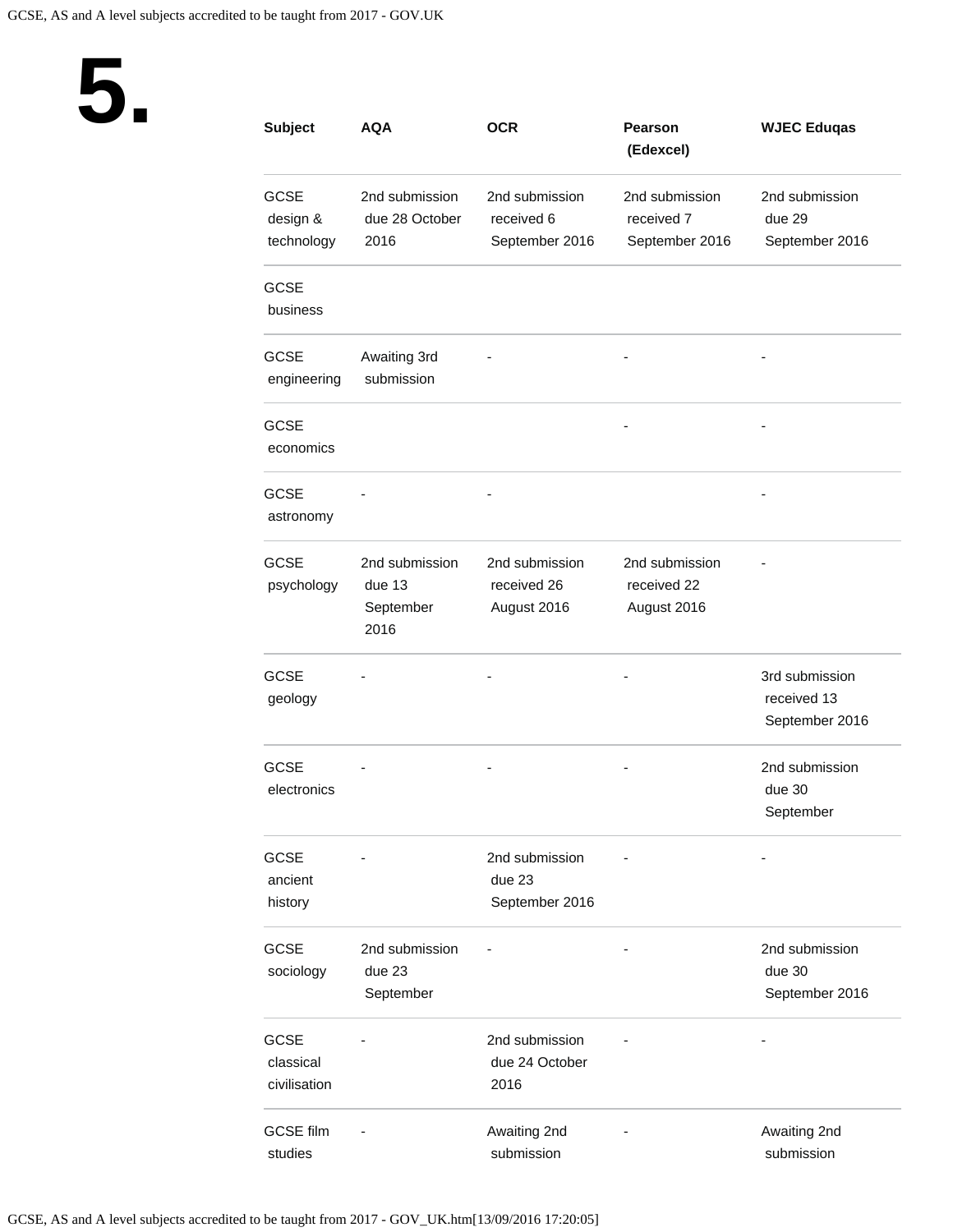#### GCSE, AS and A level subjects accredited to be taught from 2017 - GOV.UK

| <b>GCSE</b><br>media<br>studies     | 1st submission<br>received 28<br><b>July 2016</b> | 1st submission<br>received 28 July<br>2016 |                                              | 1st submission<br>received 28 July<br>2016 |
|-------------------------------------|---------------------------------------------------|--------------------------------------------|----------------------------------------------|--------------------------------------------|
| <b>GCSE PE</b><br>(short<br>course) |                                                   |                                            | 2nd submission<br>due 27<br>September 2016   | 2nd submission<br>due 21<br>September 2016 |
| <b>GCSE</b><br>statistics           | Awaiting 2nd<br>submission                        |                                            | Awaiting 2nd<br>submission                   |                                            |
| <b>GCSE</b><br>Arabic               |                                                   |                                            | 1st submission<br>received 25<br>August 2016 |                                            |
| <b>GCSE</b><br>modern<br>Greek      |                                                   |                                            | 1st submission<br>received 24<br>August 2016 |                                            |
| <b>GCSE</b><br>Urdu                 | 1st submission<br>received 25<br>August 2016      |                                            | 1st submission<br>received 25<br>August 2016 |                                            |
| <b>GCSE</b><br>Chinese              | 1st submission<br>received 25<br>August 2016      |                                            | 1st submission<br>received 25<br>August 2016 |                                            |
| <b>GCSE</b><br>Italian              | 1st submission<br>received 25<br>August 2016      |                                            | 1st submission<br>received 24<br>August 2016 |                                            |
| <b>GCSE</b><br>Russian              |                                                   |                                            | 1st submission<br>received 24<br>August 2016 |                                            |
| <b>GCSE</b><br>Japanese             |                                                   |                                            | 1st submission<br>received 25<br>August 2016 |                                            |
| <b>GCSE</b><br>modern<br>Hebrew     | 1st submission<br>received 25<br>August 2016      |                                            |                                              |                                            |
| <b>GCSE</b><br>Bengali              | 1st submission<br>received 25<br>August 2016      |                                            |                                              |                                            |
| <b>GCSE</b><br>Punjabi              | 1st submission<br>received 25                     |                                            |                                              |                                            |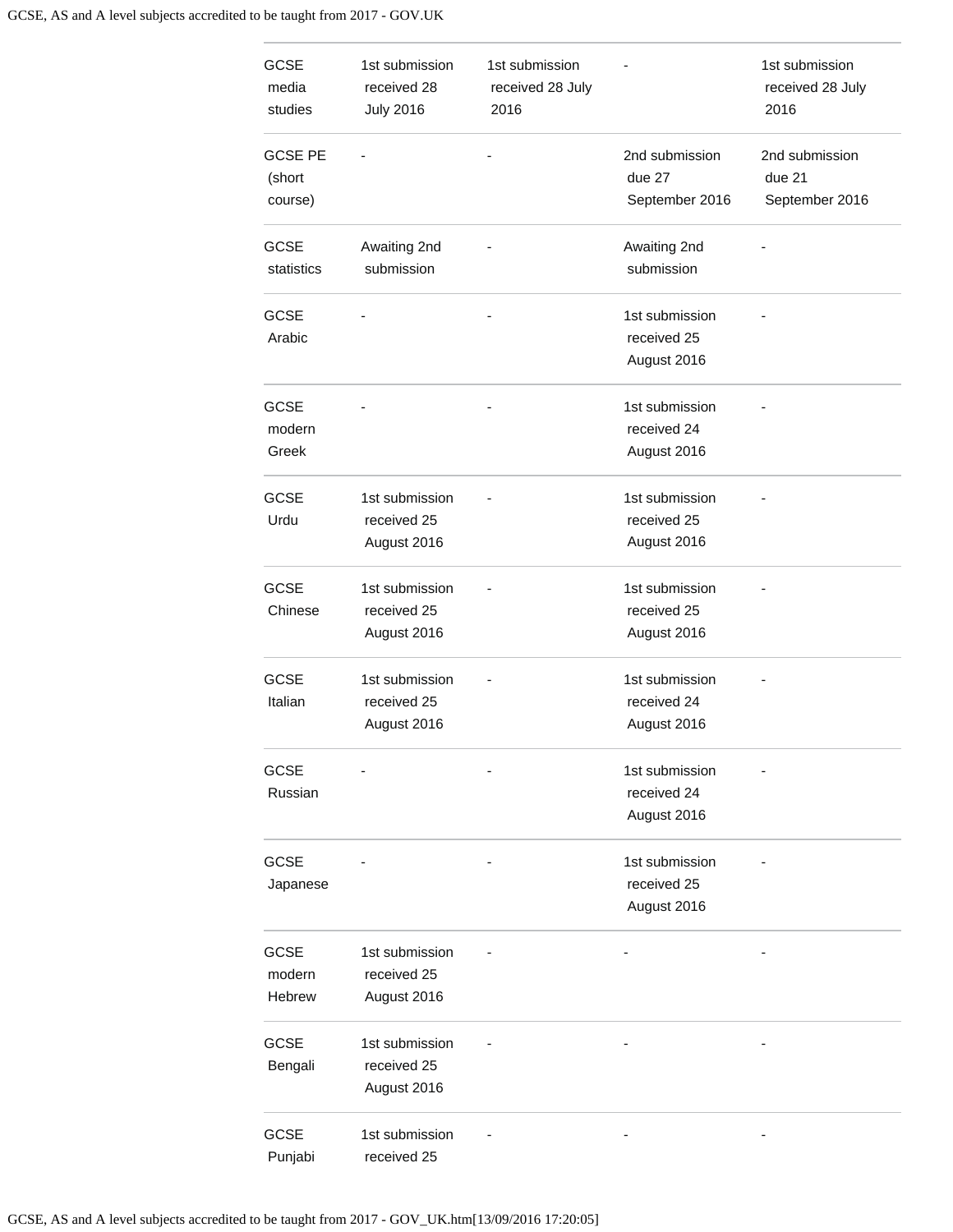August 2016

| <b>GCSE</b><br>Polish | 1st submission<br>received 25<br>August 2016 | $\overline{\phantom{a}}$ | $\overline{\phantom{0}}$ | - |  |
|-----------------------|----------------------------------------------|--------------------------|--------------------------|---|--|
|                       |                                              |                          |                          |   |  |

**6.**

# **AS and A levels**

| <b>Subject</b>                          | <b>AQA</b>                                                                                                             | <b>OCR</b>                                       | <b>Pearson</b><br>(Edexcel)                                      | <b>WJEC</b><br><b>Eduqas</b>                   |
|-----------------------------------------|------------------------------------------------------------------------------------------------------------------------|--------------------------------------------------|------------------------------------------------------------------|------------------------------------------------|
| Design &<br>technology: A<br>level      | Fashion & Textiles: 2nd<br>submission due 4 November<br>2016, Product Design: 2nd<br>submission due 4 November<br>2016 | 2nd<br>submission<br>due 14<br>October<br>2016   | 2nd<br>submission<br>received 8<br>September<br>2016             | 2nd<br>submission<br>due 6<br>October<br>2016  |
| Design &<br>technology:<br>AS level     | Fashion & Textiles: 2nd<br>submission due 4 November<br>2016, Product Design: 2nd<br>submission due 4 November<br>2016 | 2nd<br>submission<br>due 30<br>September<br>2016 | 2 <sub>nd</sub><br>submission<br>received 8<br>September<br>2016 | 2nd<br>submission<br>due 13<br>October<br>2016 |
| Music<br>technology: A<br>level         |                                                                                                                        |                                                  |                                                                  |                                                |
| <b>Music</b><br>technology:<br>AS level |                                                                                                                        |                                                  |                                                                  |                                                |
| History of art:<br>A level              | Awaiting 3rd submission                                                                                                |                                                  |                                                                  |                                                |
| History of art:<br>AS level             | Awaiting 3rd submission                                                                                                |                                                  |                                                                  |                                                |
| Environmental<br>science: A<br>level    | 2nd submission due 14 October<br>2016                                                                                  |                                                  |                                                                  |                                                |
| Environmental<br>science: AS<br>level   | 2nd submission due 14 October<br>2016                                                                                  |                                                  |                                                                  |                                                |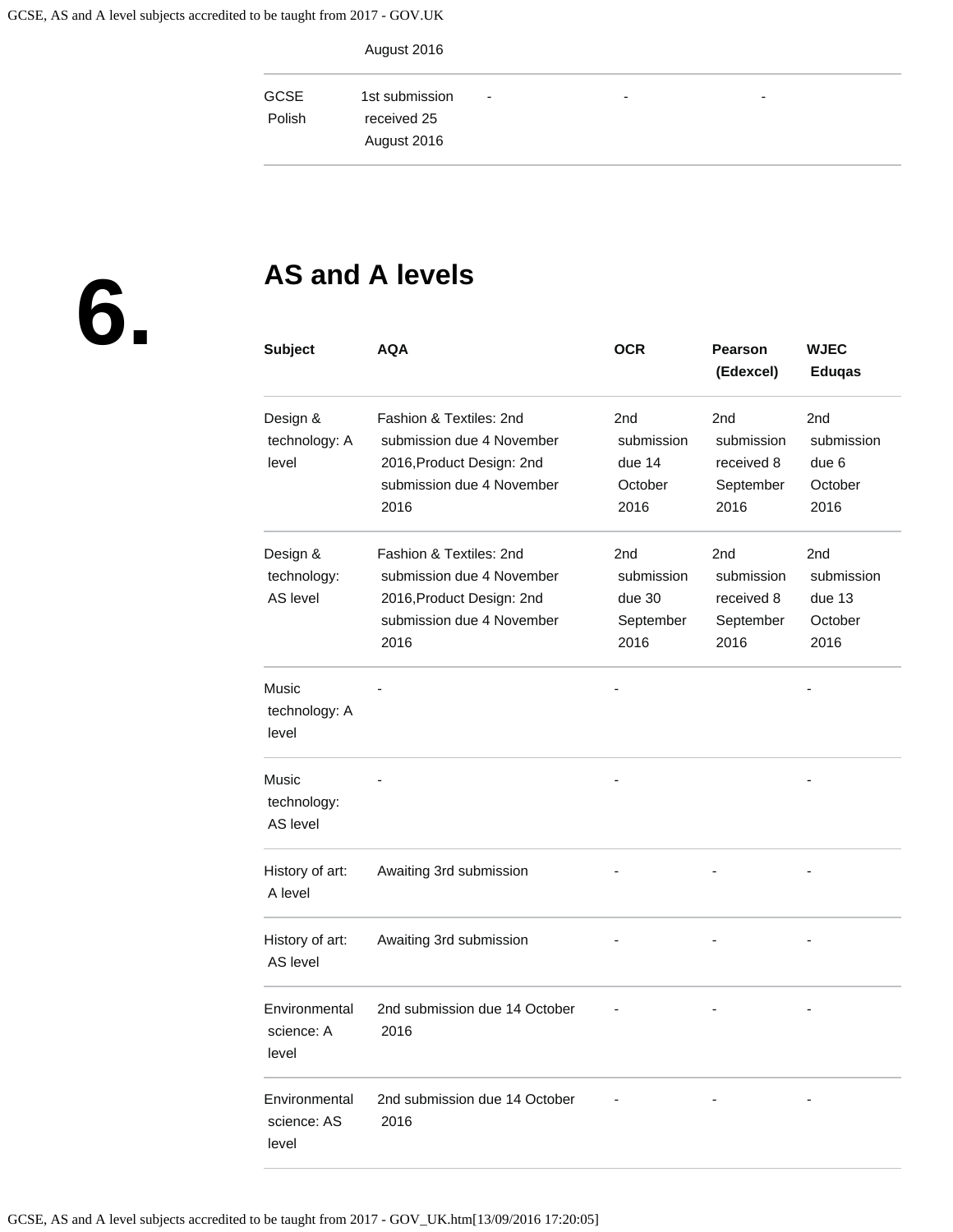| Philosophy: A<br>level        | 2nd submission received 30<br>August 2016 |                                                     |                               |  |
|-------------------------------|-------------------------------------------|-----------------------------------------------------|-------------------------------|--|
| Philosophy:<br>AS level       | 2nd submission received 30<br>August 2016 |                                                     |                               |  |
| Maths: A level                | Awaiting 2nd submission                   |                                                     | Awaiting<br>2nd               |  |
|                               |                                           | Spec A:<br>Awaiting<br>2nd<br>submission,           | submission                    |  |
|                               |                                           | Spec MEI<br><b>B:</b> Awaiting<br>2nd<br>submission |                               |  |
| Maths: AS<br>level            | Awaiting 2nd submission                   |                                                     | Awaiting<br>2nd               |  |
|                               |                                           | Spec A:<br>Awaiting<br>2nd<br>submission,           | submission                    |  |
|                               |                                           | Spec MEI<br><b>B:</b> Awaiting<br>2nd<br>submission |                               |  |
| Further<br>maths: A           | Awaiting 2nd submission                   |                                                     | Awaiting<br>2nd               |  |
| level                         |                                           | Spec A:<br>Awaiting<br>2nd<br>submission,           | submission                    |  |
|                               |                                           | Spec MEI<br><b>B: Awaiting</b><br>2nd<br>submission |                               |  |
| Further<br>maths: AS<br>level | Awaiting 2nd submission                   | Spec A:<br>Awaiting<br>2nd                          | Awaiting<br>2nd<br>submission |  |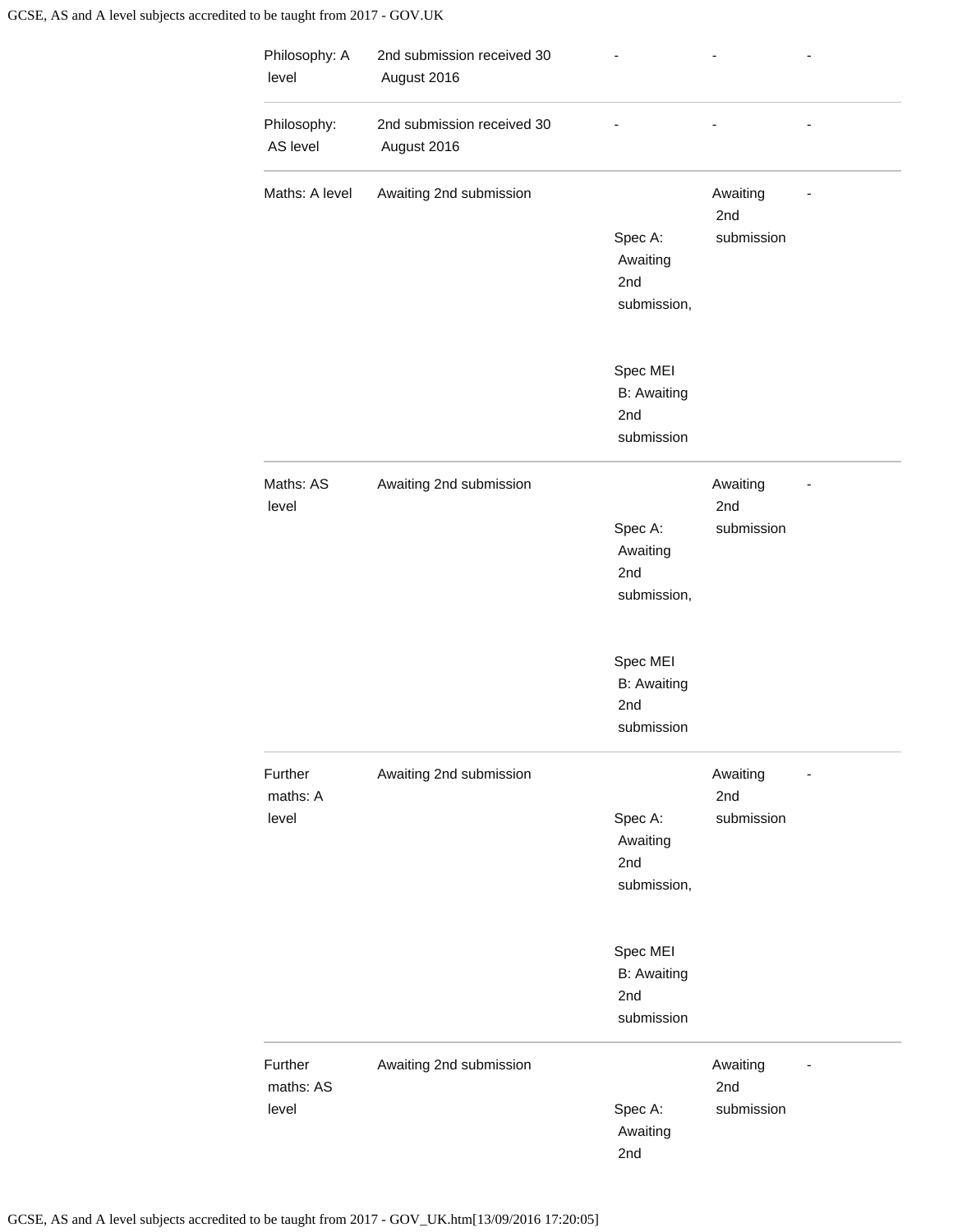submission,

|                                 |                                        | Spec MEI<br><b>B:</b> Awaiting<br>2nd<br>submission          |                |                                                      |
|---------------------------------|----------------------------------------|--------------------------------------------------------------|----------------|------------------------------------------------------|
| Archaeology:<br>A level         | 2nd submission due 14 October<br>2016  |                                                              |                |                                                      |
| Archaeology:<br>AS level        | 2nd submission due 14 October<br>2016  |                                                              | $\overline{a}$ |                                                      |
| Accounting: A<br>level          | 2nd submission due 7 October<br>2016   |                                                              |                |                                                      |
| Accounting:<br>AS level         | 2nd submission due 7 October<br>2016   |                                                              |                |                                                      |
| Electronics: A<br>level         | ÷,                                     |                                                              |                | 2 <sub>nd</sub><br>submission<br>due 30<br>September |
| Electronics:<br>AS level        |                                        |                                                              |                | 2 <sub>nd</sub><br>submission<br>due 30<br>September |
| Ancient<br>history: A<br>level  |                                        | 2 <sub>nd</sub><br>submission<br>due 30<br>September<br>2016 |                |                                                      |
| Ancient<br>history: AS<br>level |                                        | 2nd<br>submission<br>due 30<br>September<br>2016             |                |                                                      |
| Law: A level                    | 2nd submission due 18 November<br>2016 | 2nd<br>submission<br>due 3<br>October<br>2016                |                | 2nd<br>submission<br>due 14<br>October<br>2016       |
| Law: AS level                   | 2nd submission due 18 November<br>2016 | 2nd<br>submission                                            |                | 2nd<br>submission                                    |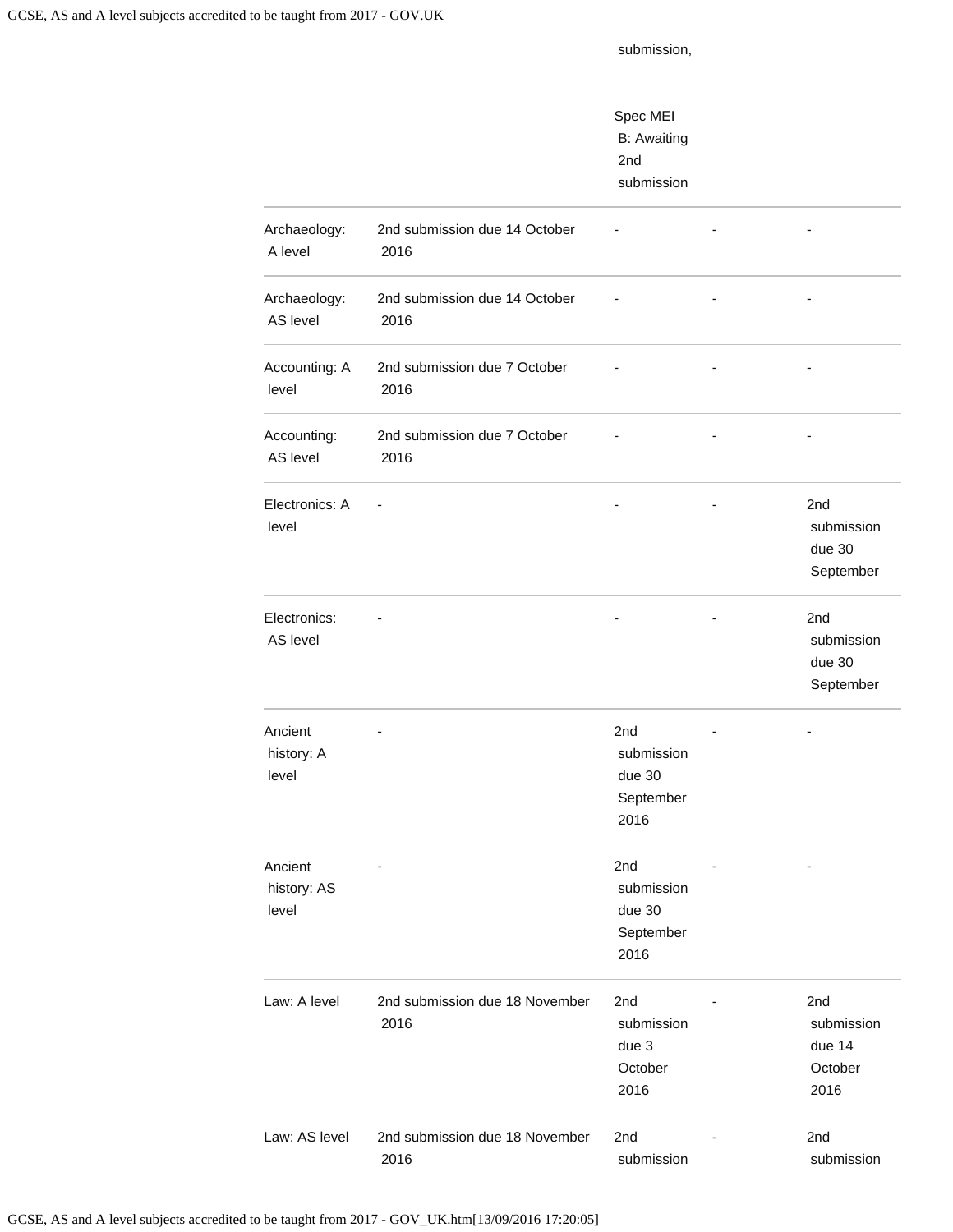|                                        |                                           | due 10<br>October<br>2016                        |                                                    | due 20<br>October<br>2016                        |
|----------------------------------------|-------------------------------------------|--------------------------------------------------|----------------------------------------------------|--------------------------------------------------|
| Classical<br>civilisation: A<br>level  | 2nd submission due 14 October<br>2016     | 2nd<br>submission<br>due 3<br>October<br>2016    |                                                    |                                                  |
| Classical<br>civilisation:<br>AS level | 2nd submission due 14 October<br>2016     | 2nd<br>submission<br>due 10<br>October<br>2016   |                                                    |                                                  |
| Film studies:<br>A level               |                                           | Awaiting<br>2 <sub>nd</sub><br>submission        |                                                    | Awaiting<br>2 <sub>nd</sub><br>submission        |
| Film studies:<br>AS level              |                                           | Awaiting<br>2 <sub>nd</sub><br>submission        |                                                    | Awaiting<br>2 <sub>nd</sub><br>submission        |
| Media<br>studies: A<br>level           | 1st submission received 28 July<br>2016   | 1st<br>submission<br>received<br>28 July<br>2016 |                                                    | 1st<br>submission<br>received<br>27 July<br>2016 |
| Media<br>studies: AS<br>level          | 1st submission received 28 July<br>2016   | 1st<br>submission<br>received<br>28 July<br>2016 |                                                    | 1st<br>submission<br>received<br>27 July<br>2016 |
| Politics: A<br>level                   | 1st submission received 11<br>August 2016 |                                                  | 1st<br>submission<br>received<br>11 August<br>2016 |                                                  |
| Politics: AS<br>level                  | 1st submission received 11<br>August 2016 |                                                  | 1st<br>submission<br>received<br>11 August<br>2016 |                                                  |
| Geology: A<br>level                    |                                           | 1st<br>submission                                |                                                    | 1st<br>submission                                |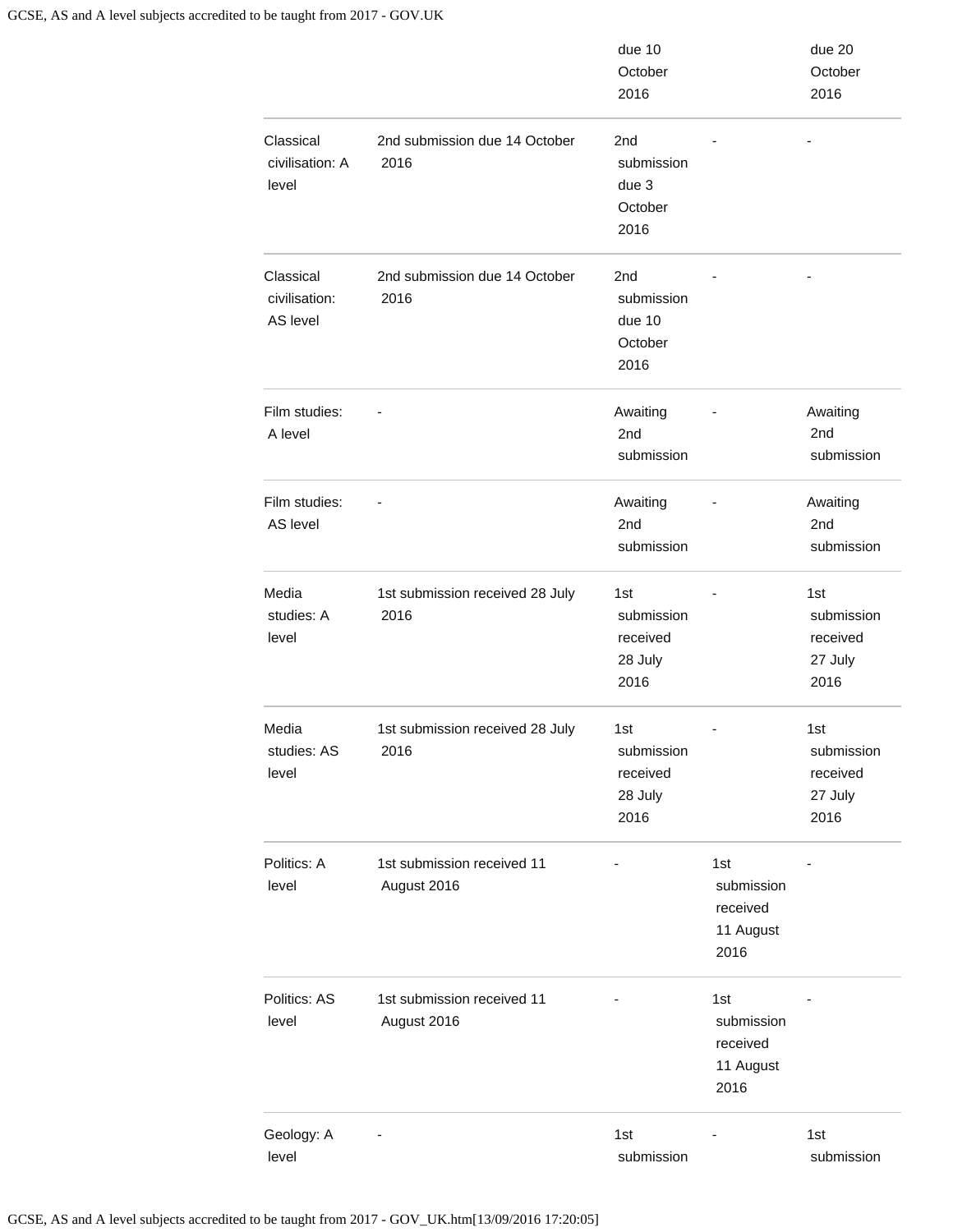|                                |                         | received<br>15 August<br>2016                      |                                                    | received<br>10 August<br>2016                      |
|--------------------------------|-------------------------|----------------------------------------------------|----------------------------------------------------|----------------------------------------------------|
| Geology: AS<br>level           |                         | 1st<br>submission<br>received<br>15 August<br>2016 |                                                    | 1st<br>submission<br>received<br>10 August<br>2016 |
| Statistics: A<br>level         | Awaiting 2nd submission |                                                    |                                                    |                                                    |
| <b>Statistics: AS</b><br>level | Awaiting 2nd submission |                                                    |                                                    |                                                    |
| Chinese: A<br>level            |                         |                                                    | 1st<br>submission<br>received<br>25 August<br>2016 |                                                    |
| Chinese: AS<br>level           |                         |                                                    | 1st<br>submission<br>received<br>25 August<br>2016 |                                                    |
| Italian: A level               |                         |                                                    | 1st<br>submission<br>received<br>25 August<br>2016 |                                                    |
| Italian: AS<br>level           |                         |                                                    | 1st<br>submission<br>received<br>25 August<br>2016 |                                                    |
| Russian: A<br>level            |                         |                                                    | 1st<br>submission<br>received<br>24 August<br>2016 |                                                    |
| Russian: AS<br>level           |                         |                                                    | 1st<br>submission<br>received<br>24 August         |                                                    |